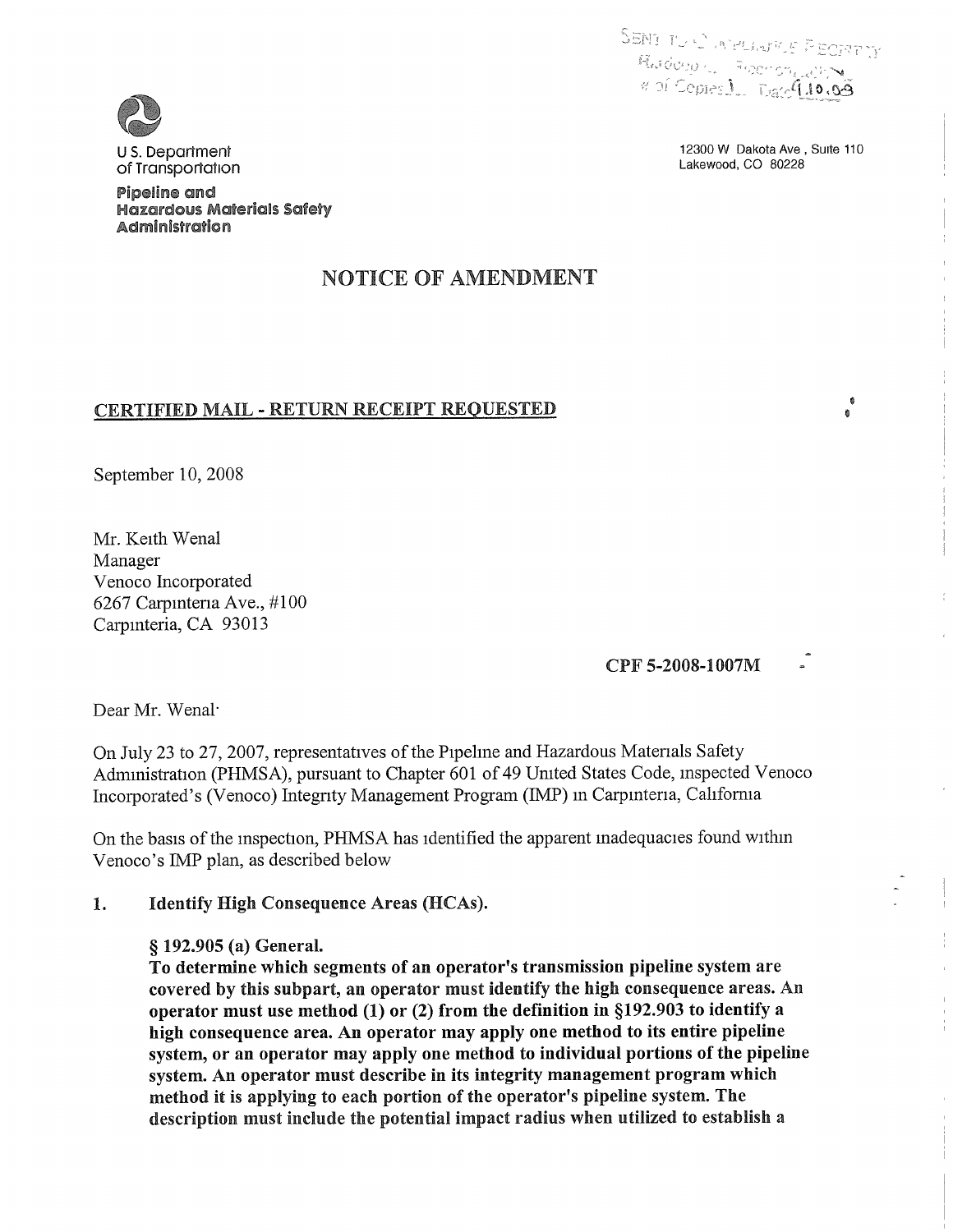high consequence area. (See appendix E.I. for guidance on identifying high consequence areas.)

Item  $1A$  Venoco did not specify in its IMP plan which method it was applying to identify HCAs.

Item 18: Venoco needs to include system maps or other suitable detailed means for documenting the pipehne segment locations that are located in HCAs

Item 1C<sup>.</sup> Venoco must ensure to apply the formula  $(r=0.69(p*d^2)^{0.5})$  for the calculation of the potential impact radius accurately and consistently with \$192 903 requirements.

 $\begin{smallmatrix} &0\0\end{smallmatrix}$ 

Item 10. Venoco must ensure to use pubhc officials as sources of information in its identification process for identified sites.

Item 1E. Venoco must include details how it included as a high consequence area, any area in Class 1 and Class 2 piping locations where the potential impact circle contains an identified site.

#### **Identify Threats, Data Integration, and Risk Assessment.**  $\overline{2}$ .

\$192.911 What are the elements of an integrity management program?

An operator's initial integrity management program begins with a framework (see. \$192. 907) and evollves into a more detailed and comprehensive integrity management program, as information is gained and incorporated into the program. An operator must make continual improvements to its program. The initial program framework and subsequent program must, at minimum, contain the following elements. (When indicated, refer to ASME/ANSI B31.8S (incorporated by reference, see §192.7) for more detailed information on the listed element.) (c) An identification of threats to each covered pipehne segment, which must include data integration and a risk assessment. An operator must use the threat identification and risk assessment to prioritize covered segments for assessment  $(S192.917)$  and to evaluate the merits of additional preventive and mitigative measures (§192.935) for each covered segment.

Item 2A: Venoco needs to mclude details in its justification for ehminating threats m its threat analysis.

Item 28: Venoco needs to include the use of a common spatial reference system and integration of data on encroachments and foreign hne crossings.

Item 2C. Venoco needs to include further clarification and additional details on how its risk assessments are apphed to mitigative measures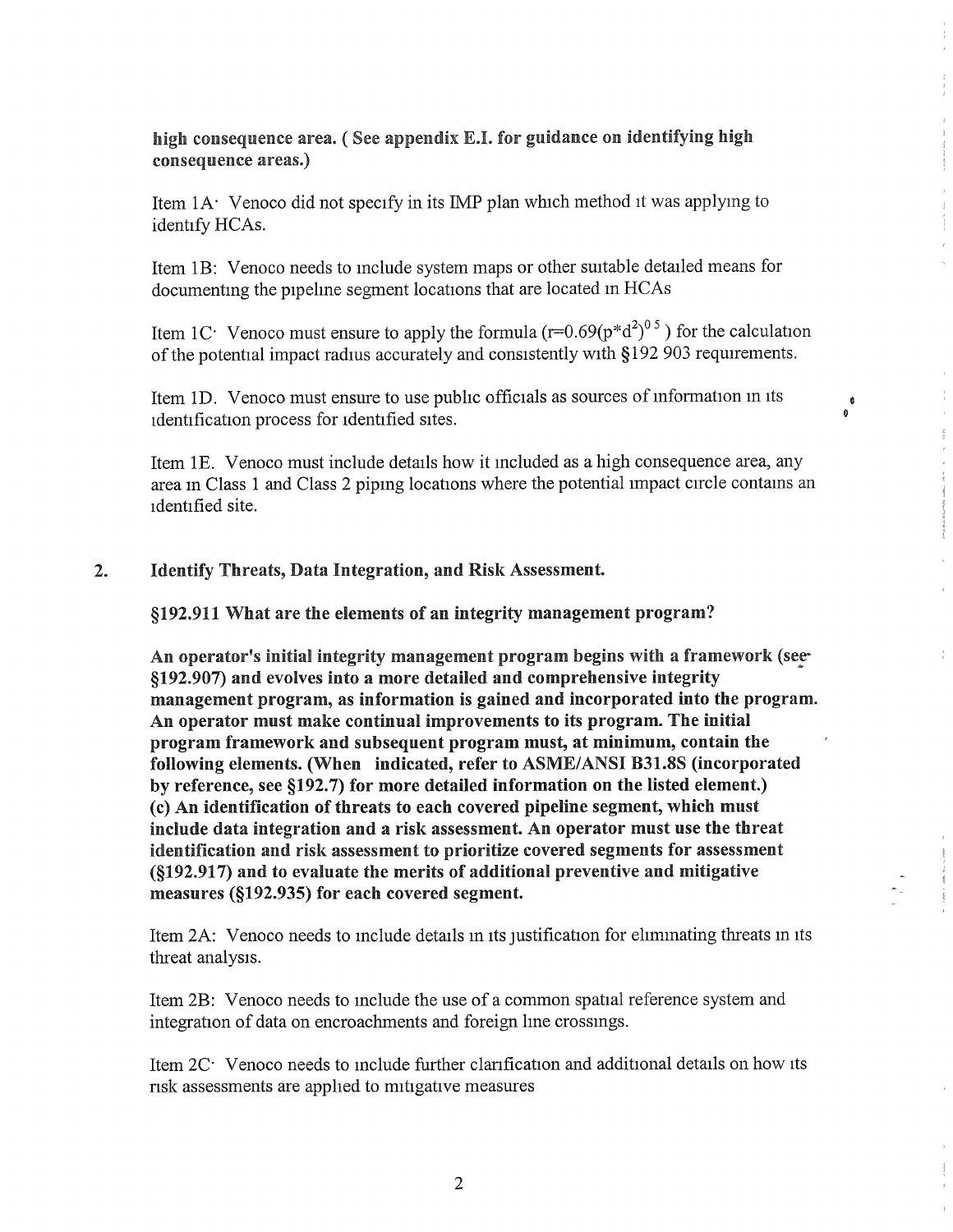Item 2D: Venoco needs to include details how risk assessment was recalculated for each segment to reflect the results from an mtegrity assessment or to account for completed prevention and mitigation actions.

Item 2E Venoco must ensure adequate time and personnel have been allocated to permit effective implementation of its IMP plan and completion of the selected risk assessment approach

Remediation. 3.

§192.911 What are the elements of an integrity management program?

(e) Provisions meeting the requirements of §192.933 for remediating conditions found during an integrity assessment.

 $\ddot{\bullet}$  $\ddot{\bullet}$ 

§ 192.933 What actions must be taken to address integrity issues?

(c) Schedule for evaluation and remediation . An oper ator must complete remediation of a condition according to a schedule prioritizing the conditions for evaluation and remediation. Unless a special requirement for remediating certain conditions applies, as provided in paragraph (d) of this section, an operator must follow the schedule in ASME/ANSI B31.8S (incorporated by reference, see  $\S192.7$ ), section 7, Figure 4. If an operator cannot meet the schedule for any condition, the operator must explain the reasons why it cannot meet the schedule and how the changed schedule will not jeopardize public safety.

Item 3A: Venoco needs to include a requirement to document the justification, when a remediation activity cannot be completed within estabhshed timeframe This requirement must include reasons why the schedule cannot be met and the basis for why the changed schedule will not jeopardize pubhc safety

Item 38: Venoco needs to more fully describe how it records "monitored conditions" and monitor these conditions during subsequent assessments.

(f) A process for continual evaluation and assessment meeting the requirements of \$192. 937.

§ 192.937 What is a continual process of evaluation and assessment to maintain pipeline's integrity?

(b) Evaluation. An operator must conduct a periodic evaluation as frequently as needed to assure the integrity of each covered segment. The periodic evaluation must be based on a data integration and risk assessment of the entire pipeline as specified in §192.917. For plastic transmission pipelines, the periodic evaluation is based on the threat analysis specified in  $192.917(d)$ . For all other transmission pipelines, the evaluation must consider the past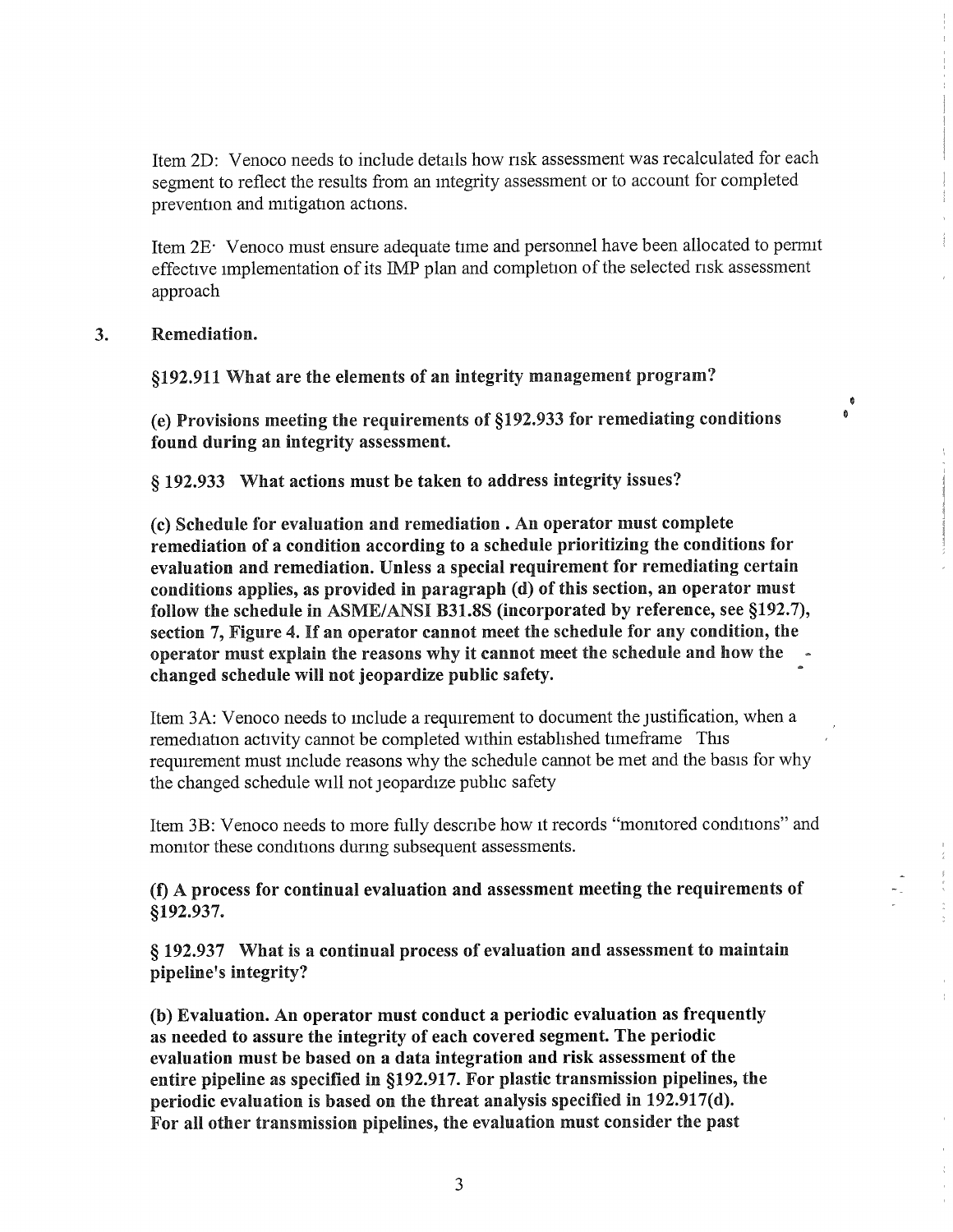and present integrity assessment results, data integration and risk assessment information (§192.917), and decisions about remediation (§192.933) and additional preventive and mitigative actions (§192.935). An operator must use the results from this evaluation to identify the threats specific to each covered segment and the risk represented by these threats.

Item 3C: Venoco needs to specify the frequency of its periodic evaluations.

(h) Provisions meeting the requirements of §192.935 for adding preventive and mitigative measures to protect the high consequence area.

§ 192.935 What additional preventive and mitigative measures must an operator take?

 $\bullet$ à

(b) Third party damage and outside force damage-

(1) Third party damage. An operator must enhance its damage prevention program, as required under §192.614 of this part, with respect to a covered segment to prevent and minimize the consequences of a release due to third party damage. Enhanced measures to an existing damage prevention program include, at a  $minimum$ 

(iv) Monitoring of excavations conducted on covered pipeline segments by pipeline personnel. 1f an operator finds physical evidence of encroachment involving excavation that the operator did not monitor near a covered segment, an operator must either excavate the area near the encroachment or conduct an above ground survey using methods defined in NACE RP $-0502-2002$  (incorporated by reference, see §192.7). An operator must excavate, and remediate, in accordance with ANSI/ASME B31.8S and §192.933 any indication of coating holidays or discontinuity warranting direct examination.

Item 3D: Venoco needs to indicate in its IMP plan that for locations where there is physical evidence of encroachment involving excavation, and Venoco did not monitor this excavation near a covered segment, that Venoco will either: excavate the suspect encroached area, or use above ground indirect survey methods to identify if there is damage to the pipeline and take appropriate remedial actions if necessary.

 $(2)$  Outside force damage. If an operator determines that outside force  $( e.g., e$ movement, floods, unstable suspension bridge) is a threat to the integrity of a covered segment, the operator must take measures to minimize the consequences to the covered segment from outside force damage. These measures include, but are not limited to, increasing the frequency of aerial, foot or other methods of patrols, adding external protection, reducing external stress, and relocating the line.

Item 3E: Venoco needs to complete its work on the action item identified to evaluate preventive and mitigative measures to address the threats on its pipehnes from potential earthquakes.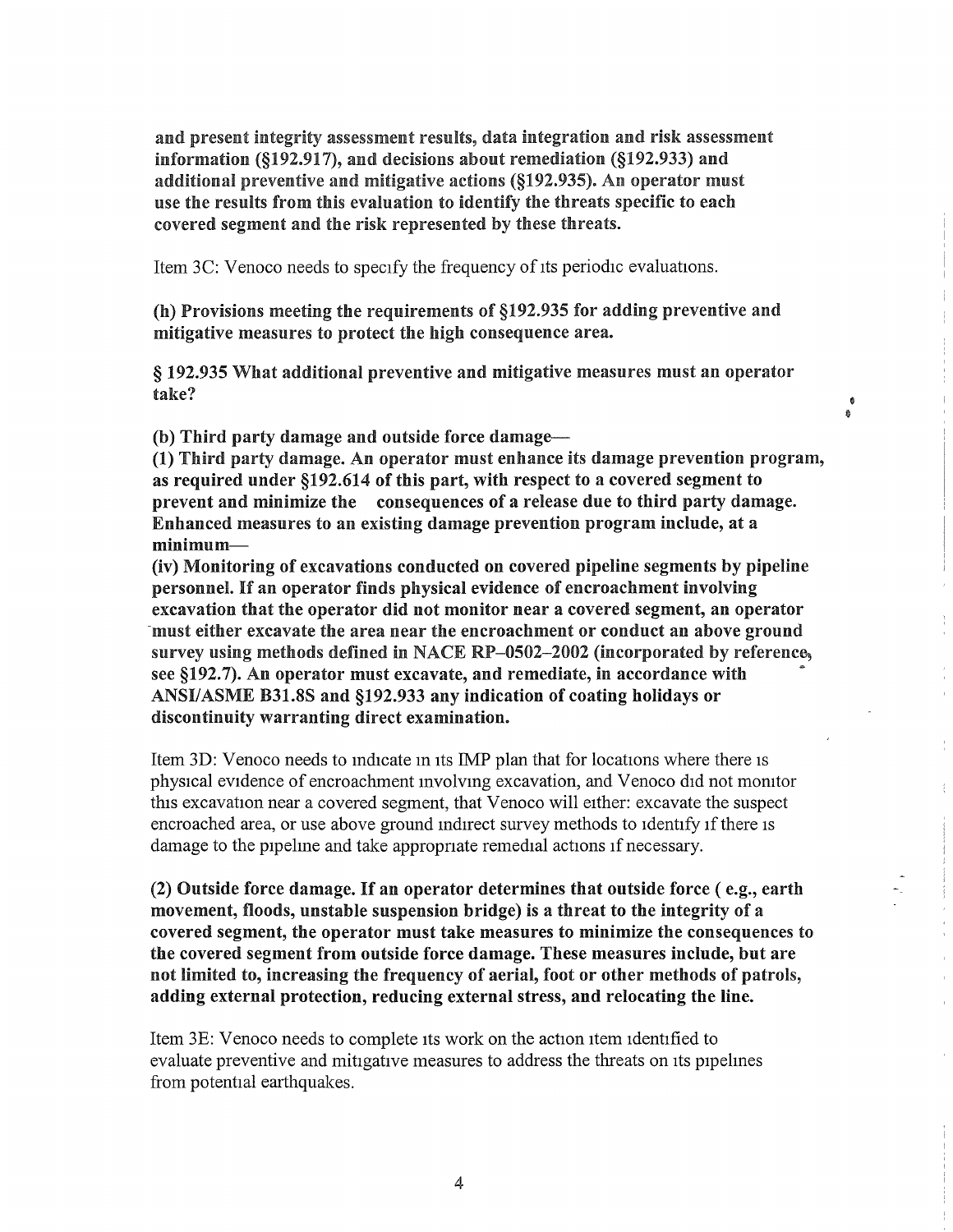Item 3F Venoco needs to include a requirement to evaluate whether additional third party preventive and mitigative measures need to be implemented

(i) A performance plan as outlined in ASME/ANSI B31.8S, section 9 that includes performance measures meeting the requirements of §192.945.

§ 192.945 What methods must an operator use to measure program effectiveness?

(a) General. An operator must include in its integrity management program methods to measure, on a semi-annual basis, whether the program is effective in assessing and evaluating the integrity of each covered pipehne segment and in protecting the high consequence areas. These measures must include the four overall performance measures specified in ASME/ANSI B31.8S (incorporated by reference, see §192.7), section 9.4, and the specific measures for each identified threat specified in ASME/ANSI B31.8S, Appendix A. An operator must submit the four overall performance measures, by electronic or other means, on a semi-annual frequency to OPS in accordance with \$192. 951. An operator must submit its first report on overall performance measures by August 31, 2004. Thereafter, the performance measures must be complete through June 30 and Becember 31 of each year and must be submitted within 2 months after those dates.

 $\pmb{\Phi}$  $\ddot{\mathbf{a}}$ 

 $\frac{1}{2}$ 

Item 36: Venoco needs to specify that performance is measured semi-annually in accordance with the threat-specific metrics of ASME B31. 8S-2001, Table 9.

(j) Record keeping provisions meeting the requirements of §192.947.

§ 192.947 What records must an operator keep?

(d) Bocuments to support any decision, analysis and process developed and used to implement and evaluate each element of the baseline assessment plan and integrity management program. Bocuments include those developed and used in support of any identification, calculation, amendment, modification, justification, deviation and determination made, and any action taken to implement and evaluate any of the program elements;

Item 3H: Venoco needs to expand the recordkeeping documentation requirements to support decisions, analyses, and calculations

### (k) A. management of change process as outlined in ASME/ANSI B31.8S, section 11.

Item 3I: Venoco needs to include reasons for changes in MOC process documentation

Item 3J. Venoco needs to ensure that for significant changes in its IMP plan, it provides notification to PHMSA, i.e. the change from  $1\frac{1}{2}$  miles to 37+ miles of transmission pipeline.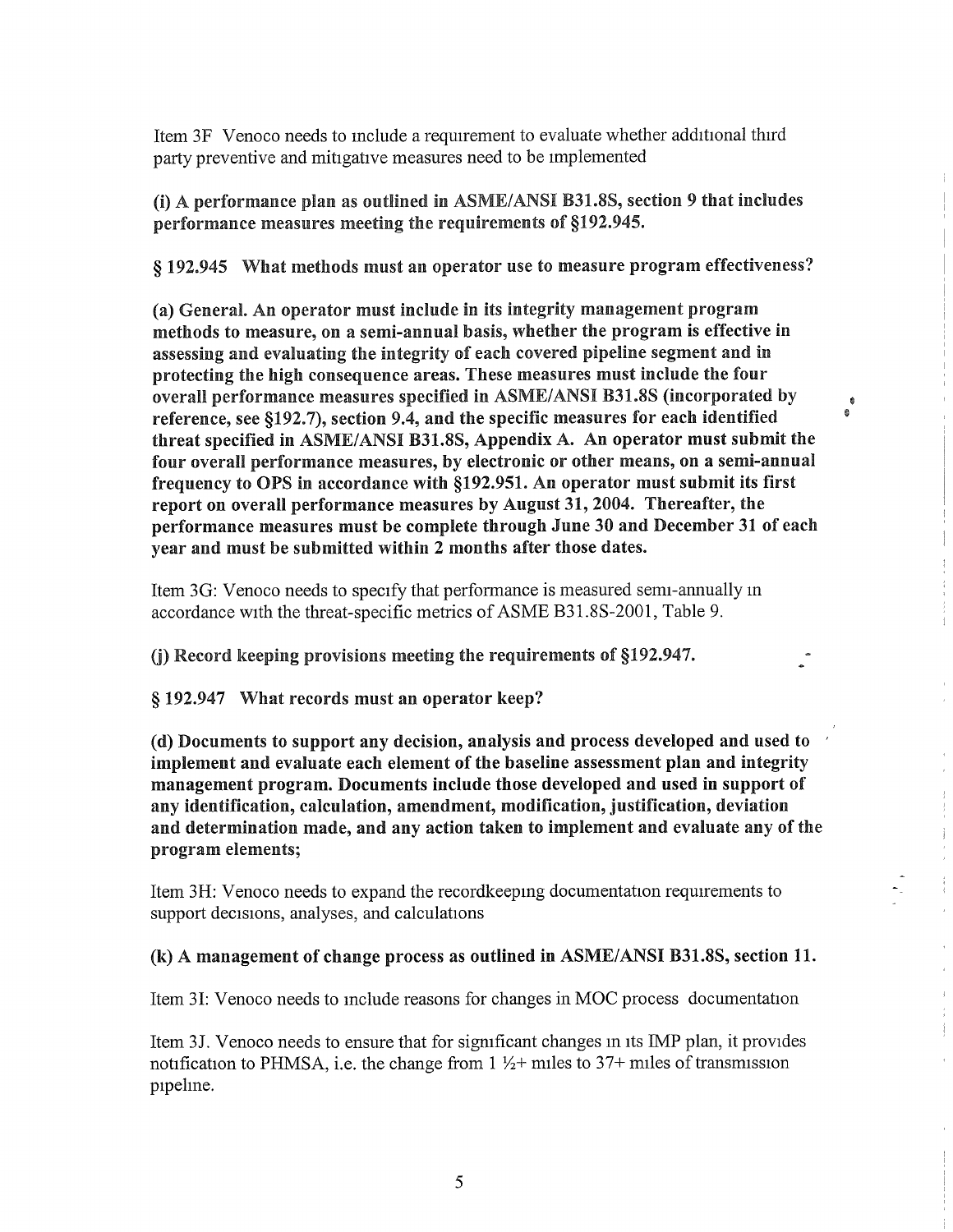Item  $3K<sup>+</sup>$  Venoco needs to update the MOC process' Information Update List under DOT Comphance Review, to include IMP plan impacts/revisions, and to ensure the MOC SOP addresses impact to the IMP plan in its processes.

### (I) A quality assurance process as outlined in ASME/ANSI B31.8S, section 12.

Item 3L. Venoco needs to ensure that meeting notes and corrective action to improve its IMP plan and the quality assurance processes have been documented

Item 3M: Venoco needs to mclude a process to ensure the quahty of work of its contractors performing IMP related activities

(m) A communication plan that includes the elements of ASME/ANSI B31.8S, section 10, and that includes procedures for addressing safety concerns raised by- $(1)$  OPS; and

Ø.  $\hat{\mathbf{0}}$ 

(2) A State or local pipeline safety authority when a covered segment is located in a State where OPS has an interstate agent agreement.

Iem 3N: Venoco needs to mclude mternal communication plan to establish the understanding and support for the IMP.

Item 30: Venoco needs to include details of how it will address safety concerns raised by State and OPS pipehne safety authorities in its Communications Plan.

### Response to this Notice

This Notice is provided pursuant to 49 U.S.C.  $\S$  60108(a) and 49 C.F.R.  $\S$  190.237. Enclosed as part of this Notice is a document entitled Response Options for Pipeline Operators in Compliance Proceedings Please refer to this document and note the response options. Be advised that all material you submit in response to this enforcement action is subject to being made pubhcly available. If you beheve that any portion of your responsive material quahfies for confidential treatment under 5 U.S.C. 552(b), along with the complete original document you must provide a second copy of the document with the potions you beheve quahfy for confidential treatment redacted and an explanation of why you beheve the redacted information qualifies for confidential treatment under 5 U.S.C. 552(b). If you do not respond within 30 days of receipt of this Notice, this constitutes a waiver of your right to contest the allegations m this Notice and authorizes the Associate Administrator for Pipehne Safety to find facts as alleged in this Notice without further notice to you and to issue a Final Order.

If, after opportunity for a hearing, your plans or procedures are found inadequate as alleged in this Notice, you may be ordered to amend your plans or procedures to correct the inadequacies  $(49 \text{ C.F.R. } § 190.237)$  If you are not contesting this Notice, we propose that you submit your amended procedures to my office within [number of days] days of receipt of this Notice. This period may be extended by written request for good cause. Once the inadequacies identified herein have been addressed in your amended procedures, this enforcement action will be closed